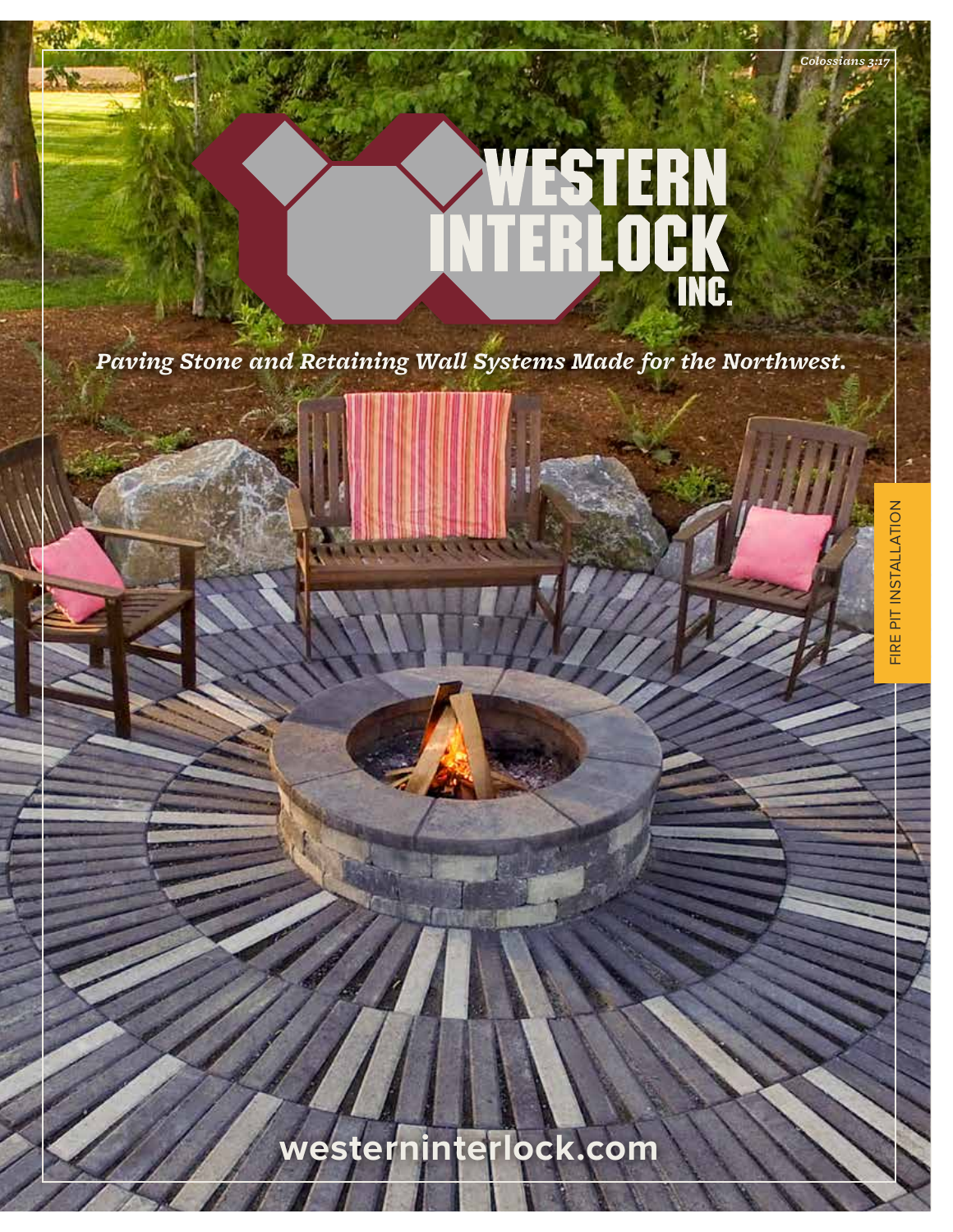# **Fire Pit Installation**

Western Interlock's kits are all-inclusive and are designed so no cuts are needed for a quick and easy installation. We've done all the work so you can achieve professional results! All you need to follow these directions are a shovel, rubber hammer, a level, gravel and a caulking gun.

### **STEP 1:** Design

Draw a print of your project to determine what you will need. Find a location that is clear and open, free from overhanging branches; as well as 50' from any building for safety. Spray paint fire pit outline on the ground with marking paint.



### **STEP 2: Excavate and add base**

A solid gravel base works best to supports the weight of the fire pit blocks. Excavate 3" and fill with  $\frac{3}{4}$  minus gravel. Make sure the base is level and compact using a hand tamper, or to get maximum compaction, use a vibratory plate compactor. This will insure that the fire pit is level and will not settle.



### **STEP 3: Laying the bottom course**

The first course will lie on the gravel base. After each block is laid, make sure each block is level in each direction. Use a plastic dead blow hammer to settle the block into the base. If the block needs to be raised, add gravel under the low side of the block and check the block for levelness. Take a longer level and check the fire pit from side to side. Use a 2×4 board to extend your level if necessary. The outside edges of the fire pit blocks should all be touching, and the inside will have small gaps between each block.

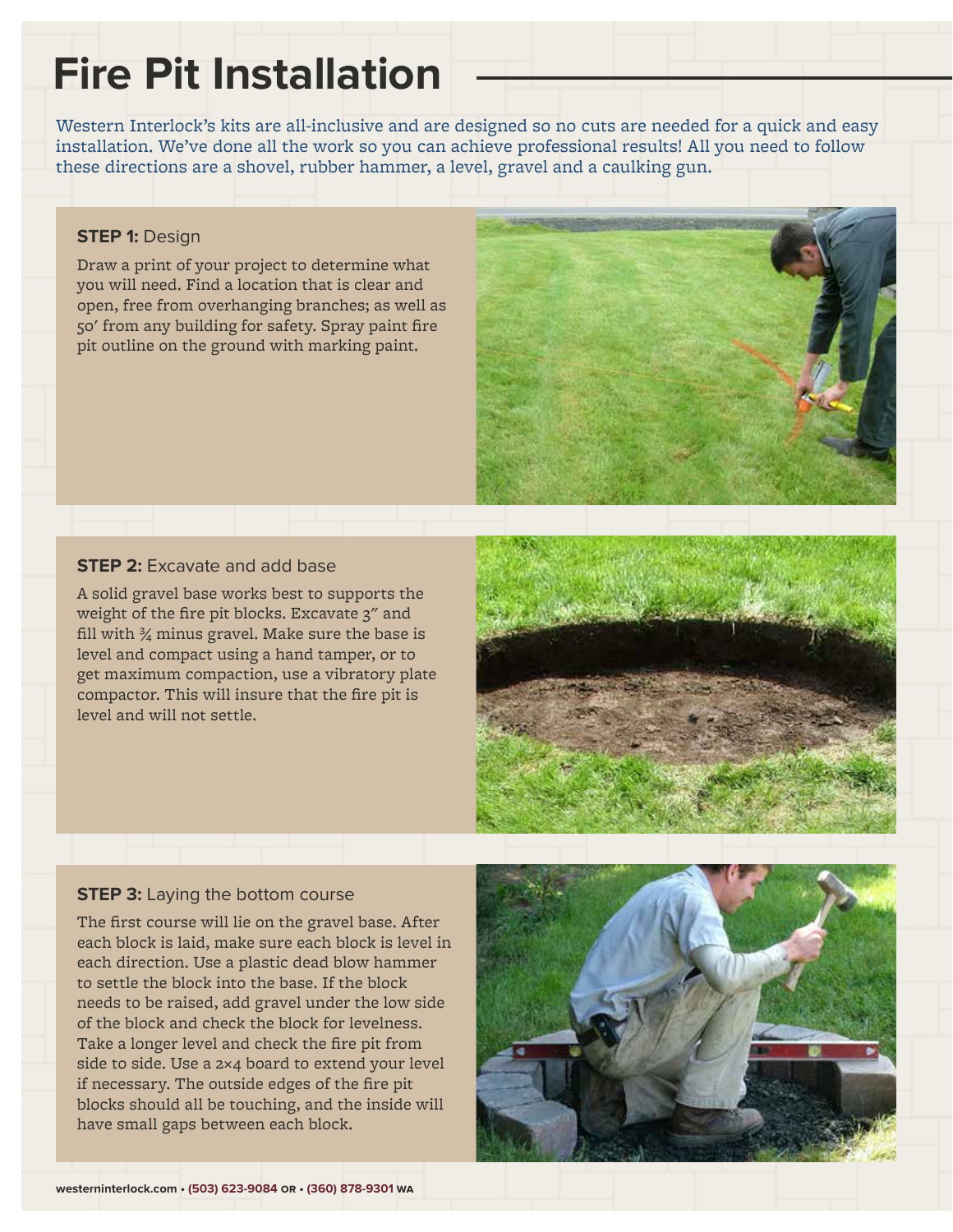|                                    | <b>Diameter</b> | <b>Courses</b> | Caps            |
|------------------------------------|-----------------|----------------|-----------------|
| Tegula Garden Wall™ Small Fire Pit | 40"             |                | <b>Included</b> |
| Chateau Wall™ Medium Fire Pit      | 50"             |                | <b>Optional</b> |

### **STEP 4:** Laying the second or third courses

After the first course is set and leveled, use the adhesive cartridge supplied with the kit. Cut the end about half way down the nozzle and puncture the membrane in the end of the cartridge. Make sure the blocks are clean and as dust free as possible using a broom. Apply four quarter size dots of adhesive in the corner of each block of the first course, leave some space so it does not squeeze out the sides (see photo). Place blocks on top of the first course, offsetting the lines for better appearance.



### **STEP 5: Place the caps (optional)**

After the second course is placed and adjusted, make sure the caps are clean and as dust free as possible. Apply four quarter size dots to the top of the second course exactly as you did for the first course. Place the caps around the top of the fire pit and adjust them to fit as neatly as possible. You will have to adjust the spaces between each cap to make the appearance look best. To achieve an easy cap effect with Chateau Wall™ Beveled, simply add one block to the course. This adds 2" to the diameter, creating the appearance of a cap.



### **STEP 6:** Enjoying the fire pit

Let the adhesive cure for 24 hours before use. Put your feet up and warm your toes! Get out the marshmallows and hot dogs. Have a friendly conversation with family and friends and check out the stars. (If it's not raining!)



*Paving Stone and Retaining Wall Systems Made for the Northwest.*